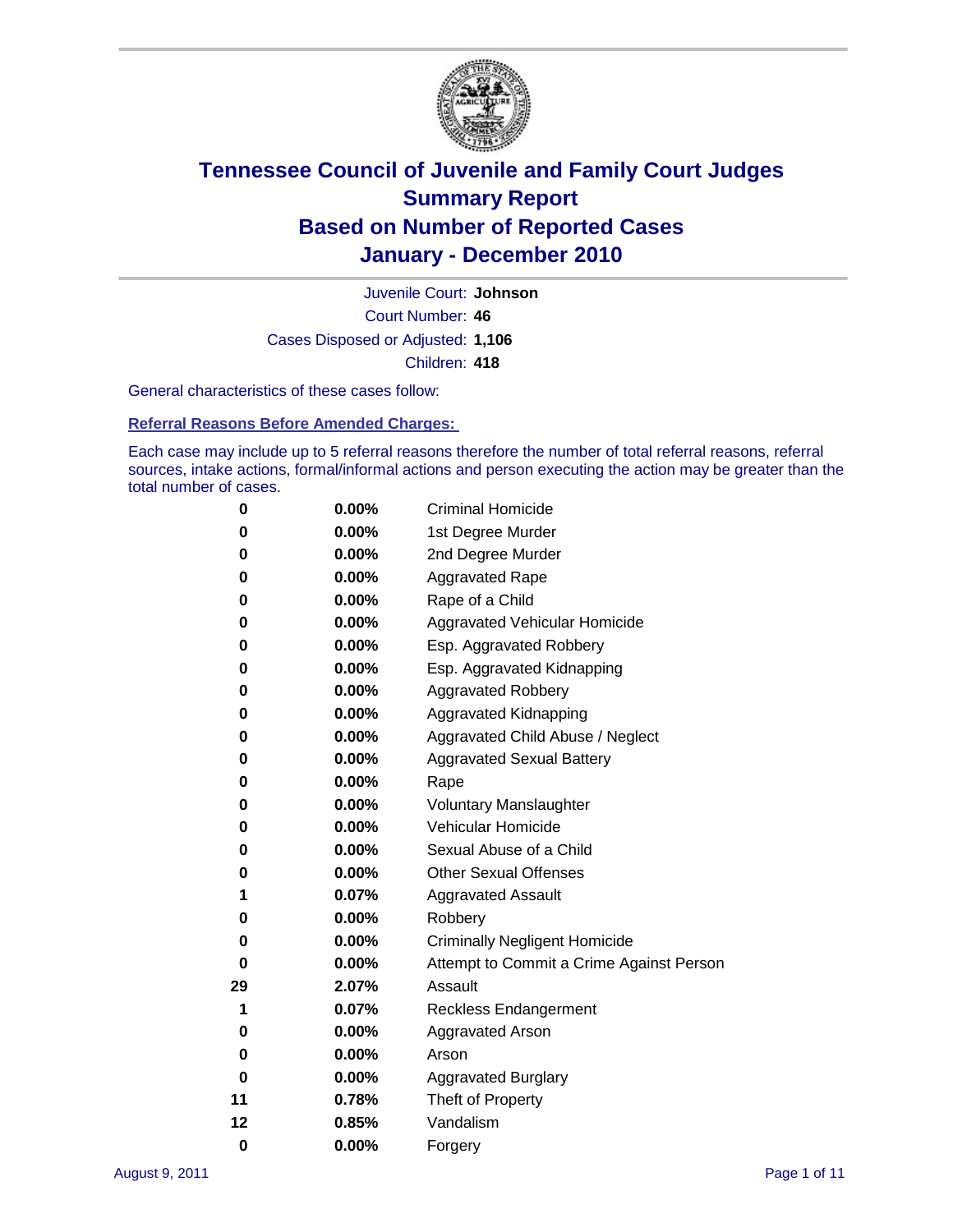

Court Number: **46** Juvenile Court: **Johnson** Cases Disposed or Adjusted: **1,106** Children: **418**

#### **Referral Reasons Before Amended Charges:**

Each case may include up to 5 referral reasons therefore the number of total referral reasons, referral sources, intake actions, formal/informal actions and person executing the action may be greater than the total number of cases.

| 0  | 0.00% | <b>Worthless Checks</b>                                     |
|----|-------|-------------------------------------------------------------|
| 0  | 0.00% | Illegal Possession / Fraudulent Use of Credit / Debit Cards |
| 2  | 0.14% | <b>Burglary</b>                                             |
| 0  | 0.00% | Unauthorized Use of a Vehicle                               |
| 0  | 0.00% | <b>Cruelty to Animals</b>                                   |
| 0  | 0.00% | Sale of Controlled Substances                               |
| 0  | 0.00% | <b>Other Drug Offenses</b>                                  |
| 5  | 0.36% | <b>Possession of Controlled Substances</b>                  |
| 0  | 0.00% | <b>Criminal Attempt</b>                                     |
| 1  | 0.07% | Carrying Weapons on School Property                         |
| 0  | 0.00% | Unlawful Carrying / Possession of a Weapon                  |
| 3  | 0.21% | <b>Evading Arrest</b>                                       |
| 0  | 0.00% | Escape                                                      |
| 1  | 0.07% | Driving Under Influence (DUI)                               |
| 8  | 0.57% | Possession / Consumption of Alcohol                         |
| 2  | 0.14% | Resisting Stop, Frisk, Halt, Arrest or Search               |
| 0  | 0.00% | <b>Aggravated Criminal Trespass</b>                         |
| 3  | 0.21% | Harassment                                                  |
| 0  | 0.00% | Failure to Appear                                           |
| 0  | 0.00% | Filing a False Police Report                                |
| 0  | 0.00% | Criminal Impersonation                                      |
| 41 | 2.92% | <b>Disorderly Conduct</b>                                   |
| 3  | 0.21% | <b>Criminal Trespass</b>                                    |
| 10 | 0.71% | <b>Public Intoxication</b>                                  |
| 0  | 0.00% | Gambling                                                    |
| 75 | 5.34% | <b>Traffic</b>                                              |
| 0  | 0.00% | <b>Local Ordinances</b>                                     |
| 0  | 0.00% | Violation of Wildlife Regulations                           |
| 6  | 0.43% | Contempt of Court                                           |
| 19 | 1.35% | Violation of Probation                                      |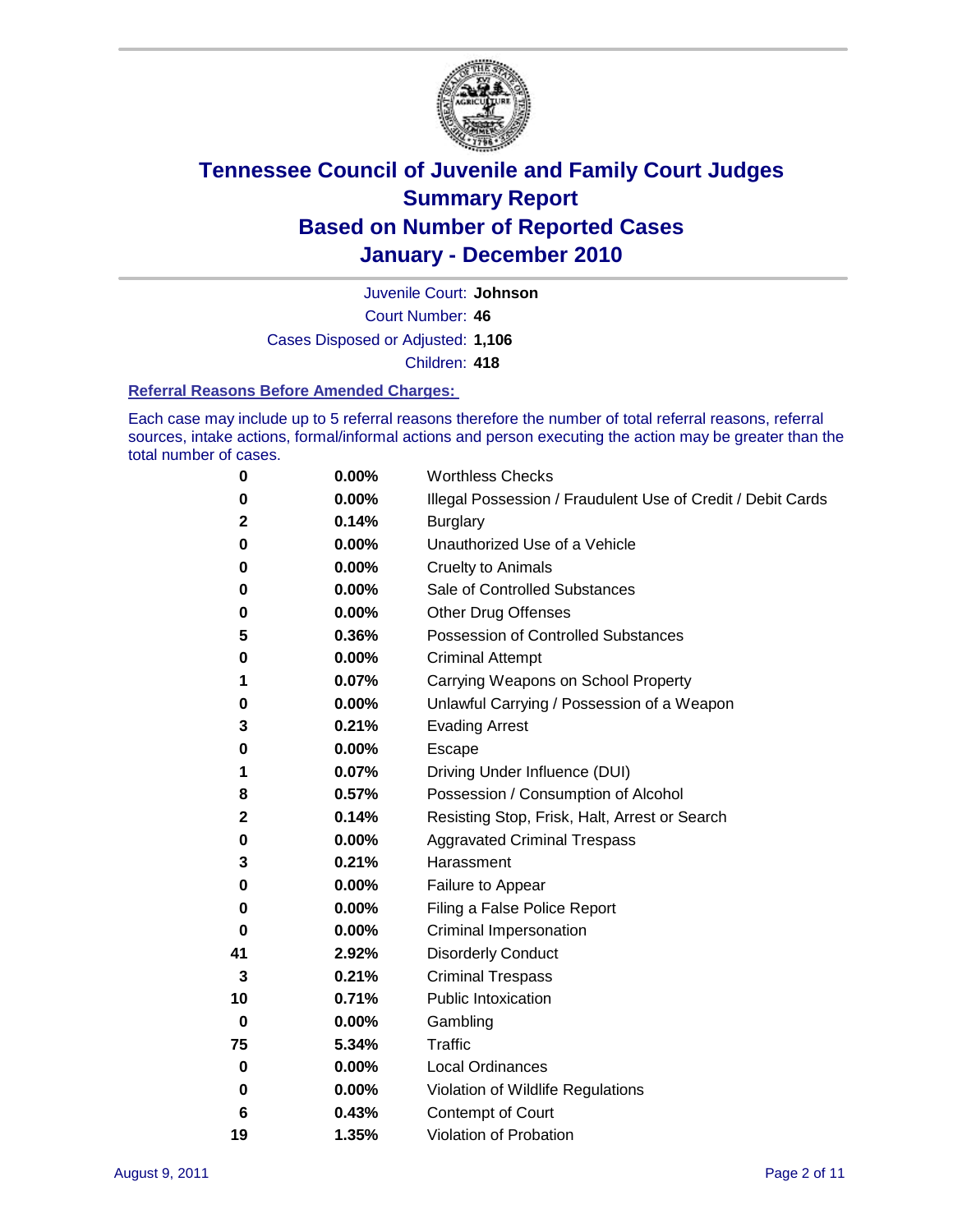

Court Number: **46** Juvenile Court: **Johnson** Cases Disposed or Adjusted: **1,106** Children: **418**

#### **Referral Reasons Before Amended Charges:**

Each case may include up to 5 referral reasons therefore the number of total referral reasons, referral sources, intake actions, formal/informal actions and person executing the action may be greater than the total number of cases.

| 0            | 0.00%    | Violation of Aftercare                 |
|--------------|----------|----------------------------------------|
| 8            | 0.57%    | <b>Unruly Behavior</b>                 |
| 17           | 1.21%    | Truancy                                |
| 3            | 0.21%    | In-State Runaway                       |
| $\mathbf{2}$ | 0.14%    | Out-of-State Runaway                   |
| 54           | 3.85%    | Possession of Tobacco Products         |
| 5            | 0.36%    | Violation of a Valid Court Order       |
| 0            | 0.00%    | <b>Violation of Curfew</b>             |
| 0            | $0.00\%$ | Sexually Abused Child                  |
| $\mathbf 0$  | 0.00%    | <b>Physically Abused Child</b>         |
| 59           | 4.20%    | Dependency / Neglect                   |
| 5            | 0.36%    | <b>Termination of Parental Rights</b>  |
| 3            | 0.21%    | <b>Violation of Pretrial Diversion</b> |
| 0            | 0.00%    | Violation of Informal Adjustment       |
| 0            | $0.00\%$ | <b>Judicial Review</b>                 |
| 467          | 33.26%   | <b>Administrative Review</b>           |
| 0            | 0.00%    | <b>Foster Care Review</b>              |
| 11           | 0.78%    | Custody                                |
| 6            | 0.43%    | Visitation                             |
| 3            | 0.21%    | Paternity / Legitimation               |
| 496          | 35.33%   | Child Support                          |
| 0            | $0.00\%$ | <b>Request for Medical Treatment</b>   |
| 0            | $0.00\%$ | <b>Consent to Marry</b>                |
| 32           | 2.28%    | Other                                  |
| 1,404        | 100.00%  | <b>Total Referrals</b>                 |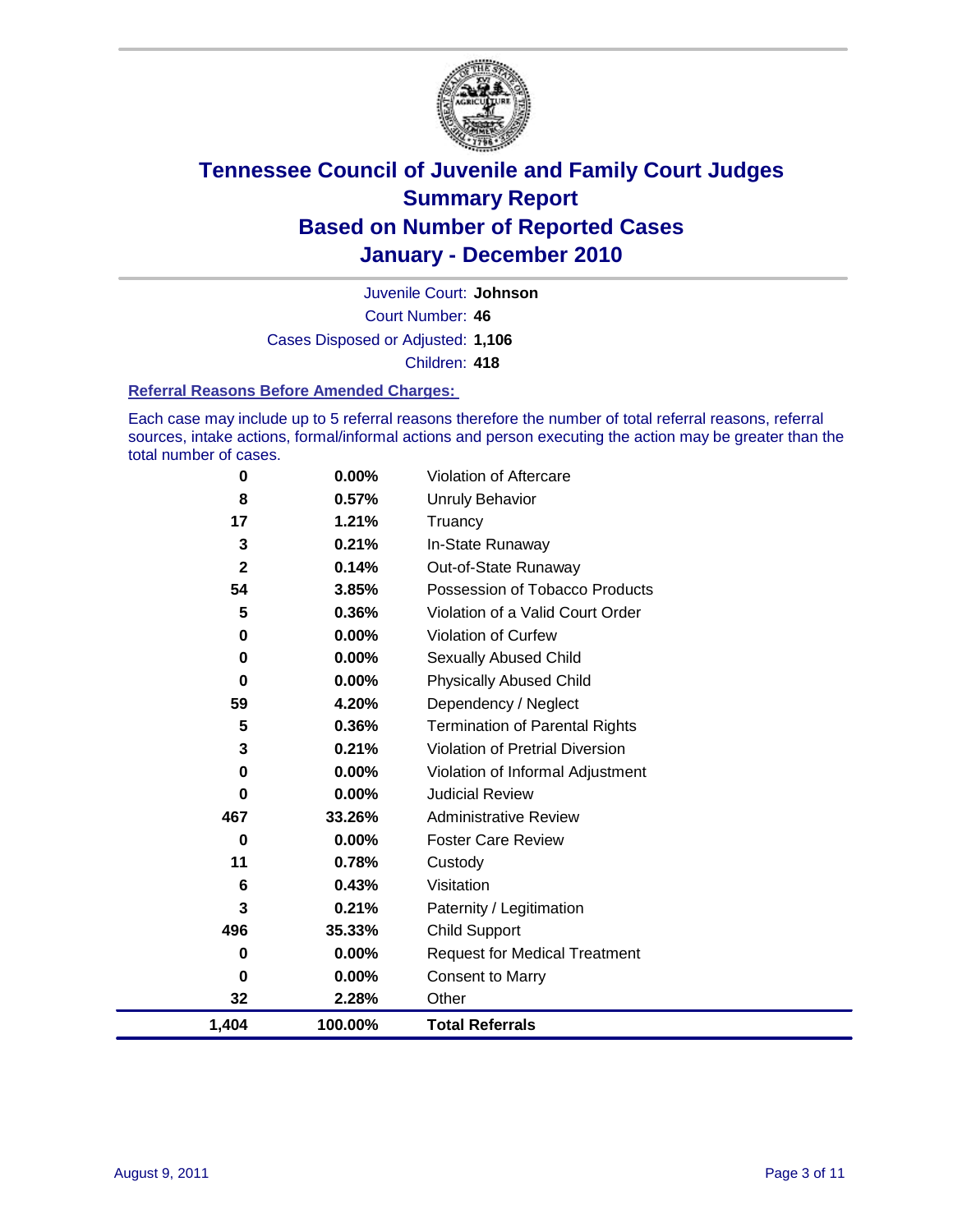

| 1,404                      | 100.00%                           | <b>Total Referral Sources</b>     |  |
|----------------------------|-----------------------------------|-----------------------------------|--|
| 5                          | 0.36%                             | Other                             |  |
| 0                          | $0.00\%$                          | Unknown                           |  |
| 0                          | $0.00\%$                          | Hospital                          |  |
| $\mathbf{2}$               | 0.14%                             | Child & Parent                    |  |
| 17                         | 1.21%                             | Victim                            |  |
| 0                          | $0.00\%$                          | <b>Other Court</b>                |  |
| 0                          | $0.00\%$                          | Social Agency                     |  |
| 421                        | 29.99%                            | <b>Court Staff</b>                |  |
| 495                        | 35.26%                            | <b>District Attorney's Office</b> |  |
| 1                          | 0.07%                             | <b>Other State Department</b>     |  |
| 123                        | 8.76%                             | <b>DCS</b>                        |  |
| 0                          | $0.00\%$                          | <b>CSA</b>                        |  |
| 121                        | 8.62%                             | School                            |  |
| 0                          | $0.00\%$                          | Self                              |  |
| 5                          | 0.36%                             | <b>Relatives</b>                  |  |
| 47                         | 3.35%                             | Parents                           |  |
| 167                        | 11.89%                            | Law Enforcement                   |  |
| <b>Referral Sources: 1</b> |                                   |                                   |  |
|                            |                                   | Children: 418                     |  |
|                            | Cases Disposed or Adjusted: 1,106 |                                   |  |
|                            |                                   | <b>Court Number: 46</b>           |  |
|                            |                                   | Juvenile Court: Johnson           |  |
|                            |                                   |                                   |  |

### **Age of Child at Referral: 2**

| 418 | 100.00%  | <b>Total Child Count</b> |
|-----|----------|--------------------------|
| 0   | $0.00\%$ | <b>Unknown</b>           |
| 5   | 1.20%    | Ages 19 and Over         |
| 84  | 20.10%   | Ages 17 through 18       |
| 92  | 22.01%   | Ages 15 through 16       |
| 47  | 11.24%   | Ages 13 through 14       |
| 28  | 6.70%    | Ages 11 through 12       |
| 162 | 38.76%   | Ages 10 and Under        |
|     |          |                          |

<sup>1</sup> If different than number of Referral Reasons (1404), verify accuracy of your court's data.

<sup>2</sup> One child could be counted in multiple categories, verify accuracy of your court's data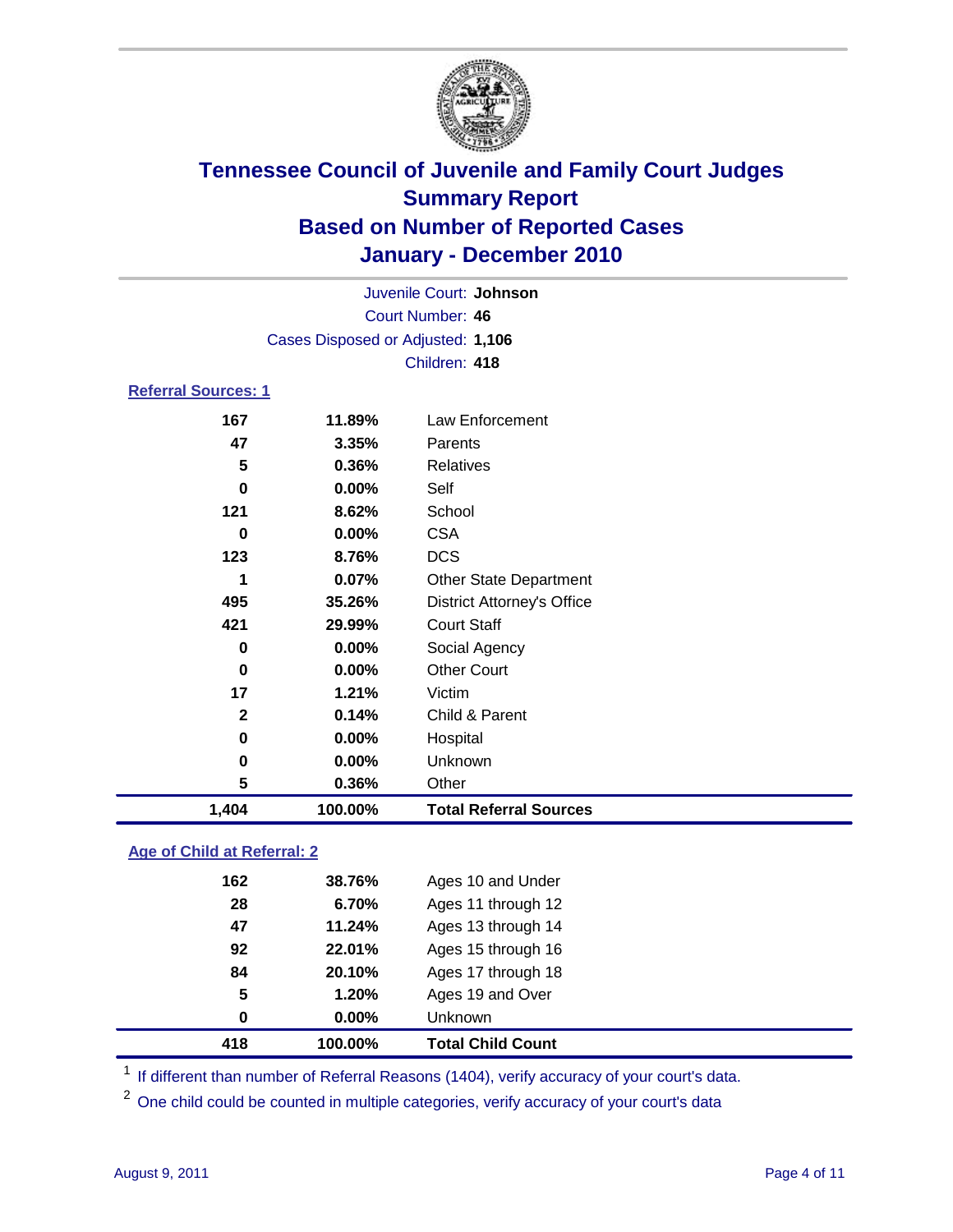

| Juvenile Court: Johnson                 |                                   |                          |  |  |  |
|-----------------------------------------|-----------------------------------|--------------------------|--|--|--|
|                                         | <b>Court Number: 46</b>           |                          |  |  |  |
|                                         | Cases Disposed or Adjusted: 1,106 |                          |  |  |  |
|                                         |                                   | Children: 418            |  |  |  |
| Sex of Child: 1                         |                                   |                          |  |  |  |
| 261                                     | 62.44%                            | Male                     |  |  |  |
| 155                                     | 37.08%                            | Female                   |  |  |  |
| $\mathbf{2}$                            | 0.48%                             | Unknown                  |  |  |  |
| 418                                     | 100.00%                           | <b>Total Child Count</b> |  |  |  |
| Race of Child: 1                        |                                   |                          |  |  |  |
| 406                                     | 97.13%                            | White                    |  |  |  |
| $\overline{\mathbf{2}}$                 | 0.48%                             | African American         |  |  |  |
| $\mathbf 0$                             | 0.00%                             | Native American          |  |  |  |
| 1                                       | 0.24%                             | Asian                    |  |  |  |
| 1                                       | 0.24%                             | Mixed                    |  |  |  |
| 8                                       | 1.91%                             | Unknown                  |  |  |  |
| 418                                     | 100.00%                           | <b>Total Child Count</b> |  |  |  |
| <b>Hispanic Origin: 1</b>               |                                   |                          |  |  |  |
| $\mathbf 0$                             | 0.00%                             | Yes                      |  |  |  |
| 410                                     | 98.09%                            | <b>No</b>                |  |  |  |
| 8                                       | 1.91%                             | Unknown                  |  |  |  |
| 418                                     | 100.00%                           | <b>Total Child Count</b> |  |  |  |
| <b>School Enrollment of Children: 1</b> |                                   |                          |  |  |  |
| 318                                     | 76.08%                            | Yes                      |  |  |  |
| 97                                      | 23.21%                            | No                       |  |  |  |
| 3                                       | 0.72%                             | Unknown                  |  |  |  |
| 418                                     | 100.00%                           | <b>Total Child Count</b> |  |  |  |

One child could be counted in multiple categories, verify accuracy of your court's data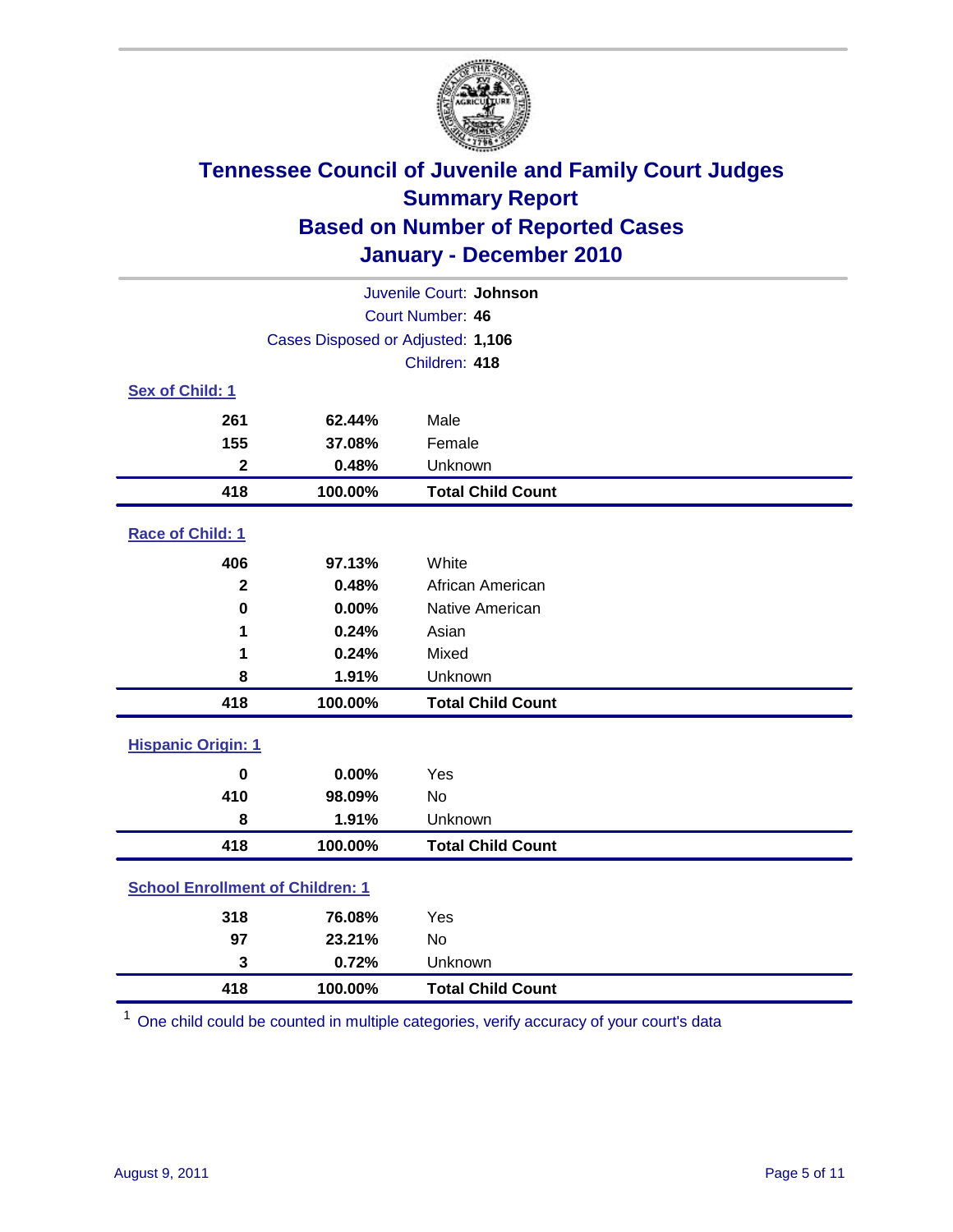

Court Number: **46** Juvenile Court: **Johnson** Cases Disposed or Adjusted: **1,106** Children: **418**

### **Living Arrangement of Child at Time of Referral: 1**

| 418          | 100.00%  | <b>Total Child Count</b>     |
|--------------|----------|------------------------------|
| 5            | 1.20%    | Other                        |
| 309          | 73.92%   | Unknown                      |
| 0            | $0.00\%$ | Independent                  |
| 1            | 0.24%    | In an Institution            |
| 1            | 0.24%    | In a Residential Center      |
| 4            | 0.96%    | In a Group Home              |
| 6            | 1.44%    | With Foster Family           |
| $\mathbf{2}$ | 0.48%    | With Adoptive Parents        |
| 30           | 7.18%    | <b>With Relatives</b>        |
| 18           | 4.31%    | <b>With Father</b>           |
| 29           | $6.94\%$ | With Mother                  |
| 0            | $0.00\%$ | With Mother and Stepfather   |
| 2            | 0.48%    | With Father and Stepmother   |
| 11           | 2.63%    | With Both Biological Parents |
|              |          |                              |

#### **Type of Detention: 2**

| 1.106    | 100.00%  | <b>Total Detention Count</b> |
|----------|----------|------------------------------|
| $\bf{0}$ | $0.00\%$ | Other                        |
| 1,093    | 98.82%   | Does Not Apply               |
| 0        | $0.00\%$ | Unknown                      |
| 0        | $0.00\%$ | <b>Psychiatric Hospital</b>  |
| 0        | 0.00%    | Jail - No Separation         |
| 0        | $0.00\%$ | Jail - Partial Separation    |
| 0        | 0.00%    | Jail - Complete Separation   |
| 13       | 1.18%    | Juvenile Detention Facility  |
| 0        | $0.00\%$ | Non-Secure Placement         |
|          |          |                              |

<sup>1</sup> One child could be counted in multiple categories, verify accuracy of your court's data

<sup>2</sup> If different than number of Cases (1106) verify accuracy of your court's data.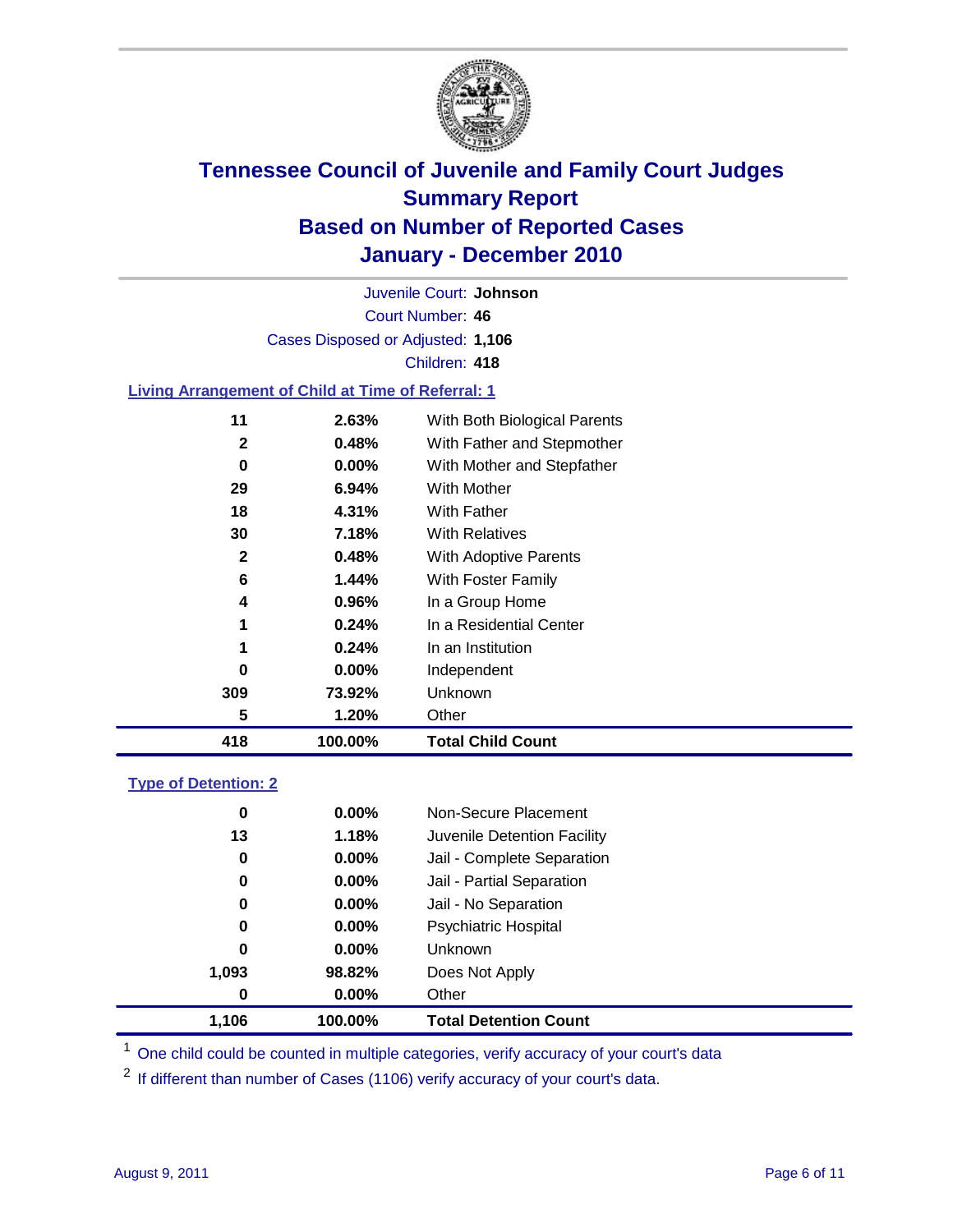

|                                                    | Juvenile Court: Johnson           |                                      |  |  |  |
|----------------------------------------------------|-----------------------------------|--------------------------------------|--|--|--|
|                                                    | Court Number: 46                  |                                      |  |  |  |
|                                                    | Cases Disposed or Adjusted: 1,106 |                                      |  |  |  |
|                                                    |                                   | Children: 418                        |  |  |  |
| <b>Placement After Secure Detention Hearing: 1</b> |                                   |                                      |  |  |  |
| 3                                                  | 0.27%                             | Returned to Prior Living Arrangement |  |  |  |
| 8                                                  | 0.72%                             | Juvenile Detention Facility          |  |  |  |
| 0                                                  | 0.00%                             | Jail                                 |  |  |  |
|                                                    | 0.09%                             | Shelter / Group Home                 |  |  |  |
| 0                                                  | 0.00%                             | <b>Foster Family Home</b>            |  |  |  |
| 0                                                  | 0.00%                             | Psychiatric Hospital                 |  |  |  |
| 0                                                  | 0.00%                             | Unknown                              |  |  |  |
| 1,093                                              | 98.82%                            | Does Not Apply                       |  |  |  |
| 1                                                  | 0.09%                             | Other                                |  |  |  |
| 1,106                                              | 100.00%                           | <b>Total Placement Count</b>         |  |  |  |
|                                                    |                                   |                                      |  |  |  |
| <b>Intake Actions: 2</b>                           |                                   |                                      |  |  |  |
| 215                                                | 15.31%                            | <b>Petition Filed</b>                |  |  |  |
| 97                                                 | 6.91%                             | <b>Motion Filed</b>                  |  |  |  |
| 132                                                | 9.40%                             | <b>Citation Processed</b>            |  |  |  |
| 0                                                  | 0.00%                             | Notification of Paternity Processed  |  |  |  |
| $\mathbf 0$                                        | 0.00%                             | Scheduling of Judicial Review        |  |  |  |
| 0                                                  | 0.00%                             | Scheduling of Administrative Review  |  |  |  |
| 0                                                  | 0.00%                             | Scheduling of Foster Care Review     |  |  |  |
| 0                                                  | 0.00%                             | Unknown                              |  |  |  |
| 959                                                | 68.30%                            | Does Not Apply                       |  |  |  |
| 1                                                  | 0.07%                             | Other                                |  |  |  |
| 1,404                                              | 100.00%                           | <b>Total Intake Count</b>            |  |  |  |

<sup>1</sup> If different than number of Cases (1106) verify accuracy of your court's data.

<sup>2</sup> If different than number of Referral Reasons (1404), verify accuracy of your court's data.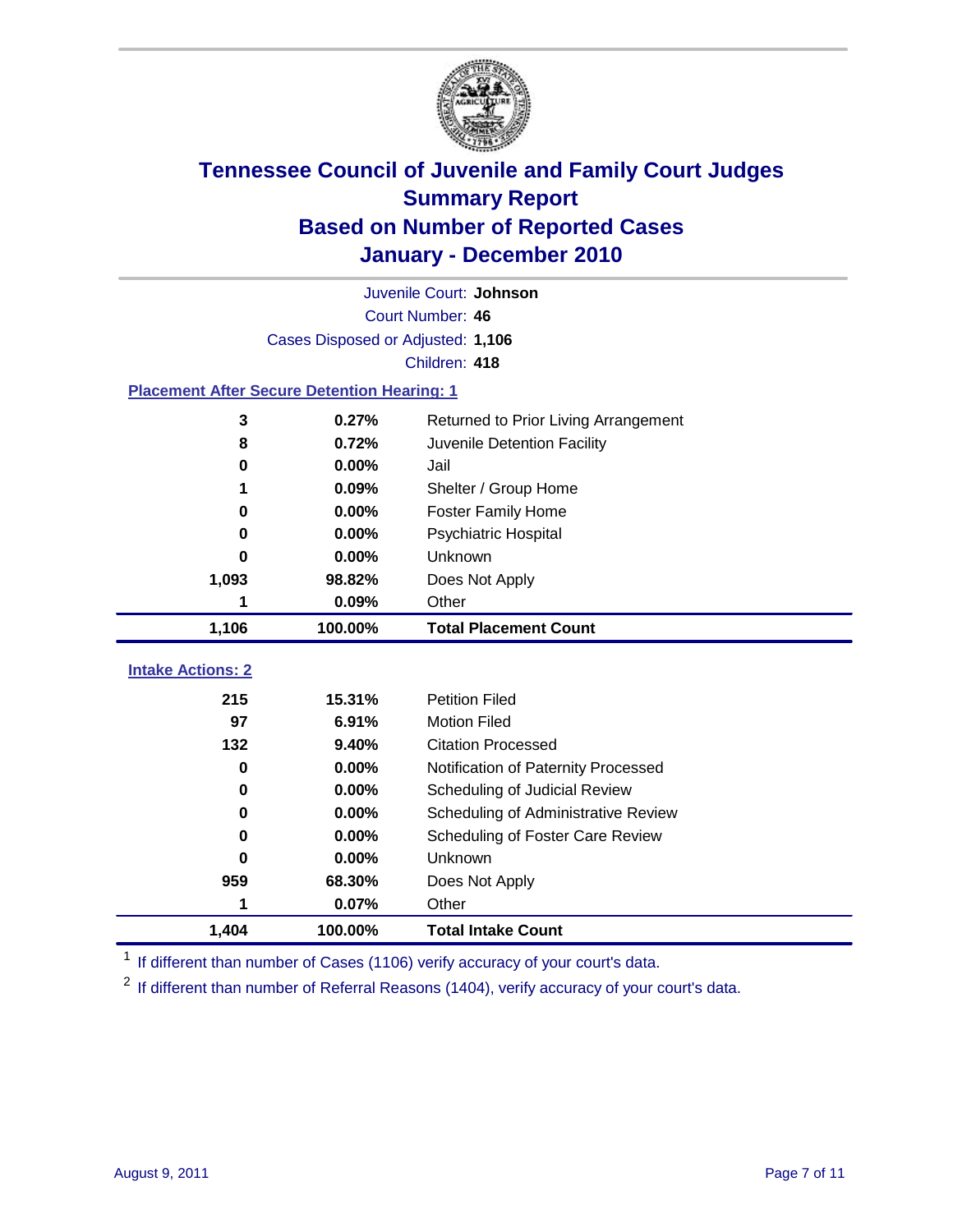

Court Number: **46** Juvenile Court: **Johnson** Cases Disposed or Adjusted: **1,106** Children: **418**

### **Last Grade Completed by Child: 1**

| 94           | 22.49%   | Too Young for School     |
|--------------|----------|--------------------------|
| 0            | 0.00%    | Preschool                |
| 0            | $0.00\%$ | Kindergarten             |
| 0            | 0.00%    | 1st Grade                |
| 0            | $0.00\%$ | 2nd Grade                |
| 0            | $0.00\%$ | 3rd Grade                |
| 0            | 0.00%    | 4th Grade                |
| 0            | 0.00%    | 5th Grade                |
| 0            | 0.00%    | 6th Grade                |
| 0            | $0.00\%$ | 7th Grade                |
| 0            | $0.00\%$ | 8th Grade                |
| 1            | 0.24%    | 9th Grade                |
| $\mathbf{2}$ | 0.48%    | 10th Grade               |
| 4            | 0.96%    | 11th Grade               |
| 0            | $0.00\%$ | 12th Grade               |
| 0            | $0.00\%$ | Non-Graded Special Ed    |
| 0            | 0.00%    | <b>GED</b>               |
| 1            | 0.24%    | Graduated                |
| O            | 0.00%    | Never Attended School    |
| 316          | 75.60%   | Unknown                  |
| 0            | 0.00%    | Other                    |
| 418          | 100.00%  | <b>Total Child Count</b> |

### **Enrolled in Special Education: 1**

| 418 | 100.00%  | <b>Total Child Count</b> |
|-----|----------|--------------------------|
| 0   | $0.00\%$ | Unknown                  |
| 411 | 98.33%   | No                       |
| 7   | 1.67%    | Yes                      |
|     |          |                          |

One child could be counted in multiple categories, verify accuracy of your court's data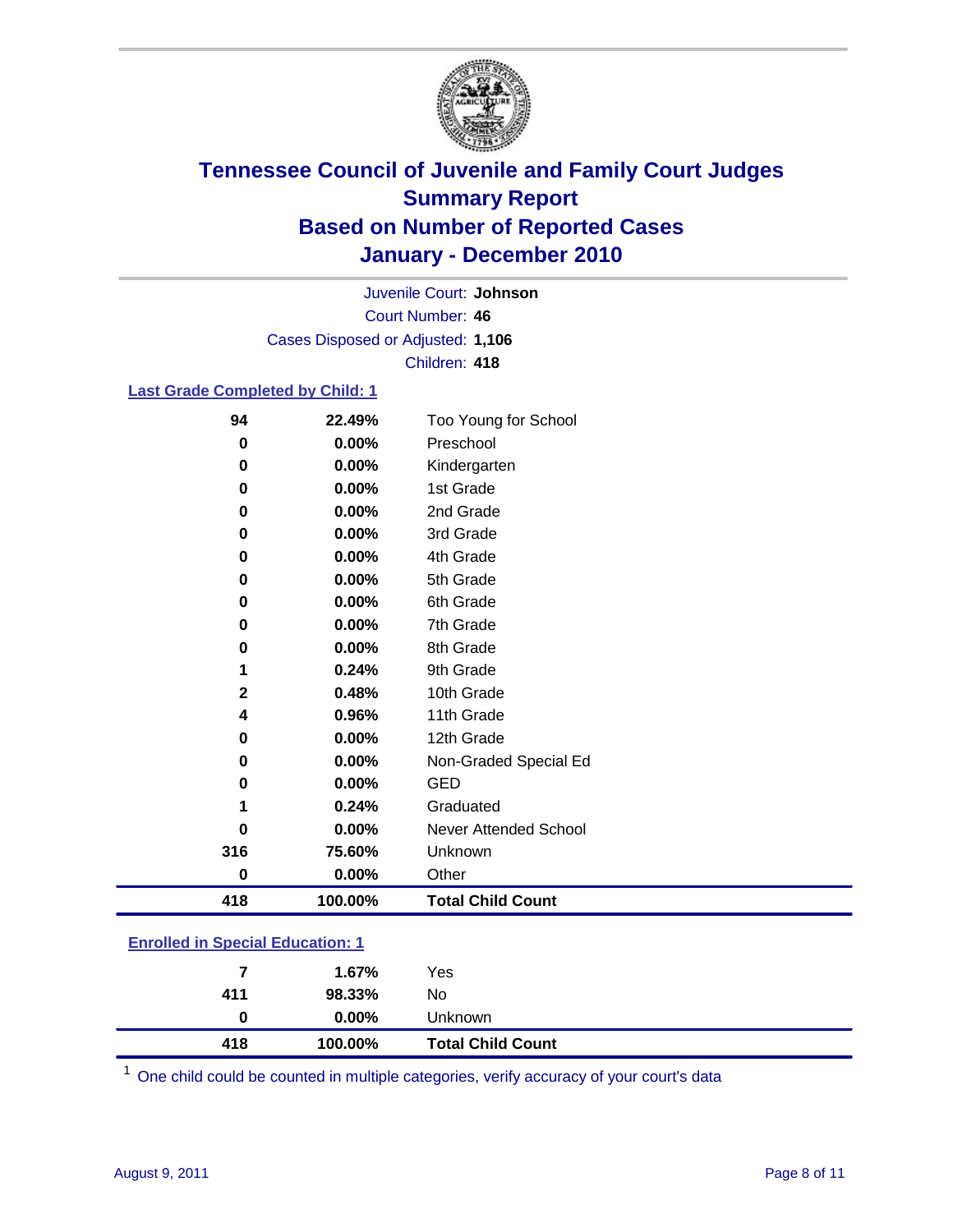

|                              | Juvenile Court: Johnson           |                           |  |  |  |
|------------------------------|-----------------------------------|---------------------------|--|--|--|
|                              | Court Number: 46                  |                           |  |  |  |
|                              | Cases Disposed or Adjusted: 1,106 |                           |  |  |  |
|                              | Children: 418                     |                           |  |  |  |
| <b>Action Executed By: 1</b> |                                   |                           |  |  |  |
| 1,404                        | 100.00%                           | Judge                     |  |  |  |
| 0                            | $0.00\%$                          | Magistrate                |  |  |  |
| 0                            | $0.00\%$                          | <b>YSO</b>                |  |  |  |
| 0                            | $0.00\%$                          | Other                     |  |  |  |
| 0                            | 0.00%                             | Unknown                   |  |  |  |
| 1,404                        | 100.00%                           | <b>Total Action Count</b> |  |  |  |

### **Formal / Informal Actions: 1**

| 158   | 11.25%   | Dismissed                                        |
|-------|----------|--------------------------------------------------|
| 0     | $0.00\%$ | Retired / Nolle Prosequi                         |
| 84    | 5.98%    | <b>Complaint Substantiated Delinquent</b>        |
| 22    | 1.57%    | <b>Complaint Substantiated Status Offender</b>   |
| 30    | 2.14%    | <b>Complaint Substantiated Dependent/Neglect</b> |
| 0     | $0.00\%$ | <b>Complaint Substantiated Abused</b>            |
| 0     | $0.00\%$ | <b>Complaint Substantiated Mentally III</b>      |
| 0     | $0.00\%$ | Informal Adjustment                              |
| 33    | 2.35%    | <b>Pretrial Diversion</b>                        |
| 0     | $0.00\%$ | <b>Transfer to Adult Court Hearing</b>           |
| 0     | $0.00\%$ | Charges Cleared by Transfer to Adult Court       |
| 219   | 15.60%   | Special Proceeding                               |
| 1     | 0.07%    | <b>Review Concluded</b>                          |
| 735   | 52.35%   | Case Held Open                                   |
| 122   | 8.69%    | Other                                            |
| 0     | $0.00\%$ | <b>Unknown</b>                                   |
| 1,404 | 100.00%  | <b>Total Action Count</b>                        |

<sup>1</sup> If different than number of Referral Reasons (1404), verify accuracy of your court's data.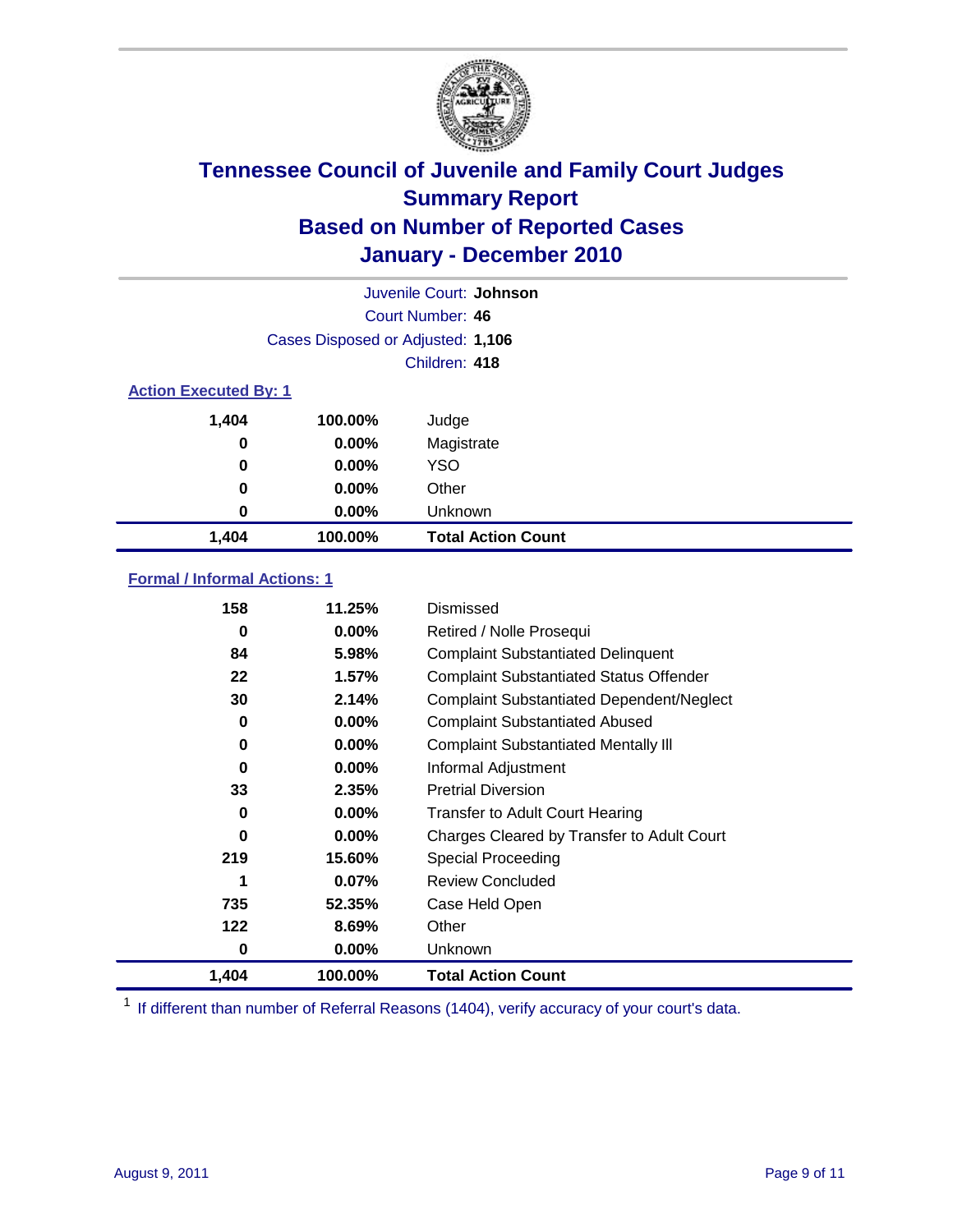

|                       |                                   | Juvenile Court: Johnson                               |
|-----------------------|-----------------------------------|-------------------------------------------------------|
|                       |                                   | Court Number: 46                                      |
|                       | Cases Disposed or Adjusted: 1,106 |                                                       |
|                       |                                   | Children: 418                                         |
| <b>Case Outcomes:</b> |                                   | There can be multiple outcomes for one child or case. |
| 122                   | 7.66%                             | <b>Case Dismissed</b>                                 |
| 0                     | 0.00%                             | Case Retired or Nolle Prosequi                        |
| 0                     | 0.00%                             | Warned / Counseled                                    |
| 736                   | 46.20%                            | <b>Held Open For Review</b>                           |
| 14                    | 0.88%                             | Supervision / Probation to Juvenile Court             |
| 0                     | 0.00%                             | <b>Probation to Parents</b>                           |
| 1                     | 0.06%                             | Referral to Another Entity for Supervision / Service  |
| 2                     | 0.13%                             | Referred for Mental Health Counseling                 |
| 13                    | 0.82%                             | Referred for Alcohol and Drug Counseling              |
| 0                     | 0.00%                             | <b>Referred to Alternative School</b>                 |
| 0                     | 0.00%                             | Referred to Private Child Agency                      |
| 0                     | 0.00%                             | Referred to Defensive Driving School                  |
| 0                     | 0.00%                             | Referred to Alcohol Safety School                     |
| 7                     | 0.44%                             | Referred to Juvenile Court Education-Based Program    |
| 0                     | 0.00%                             | Driver's License Held Informally                      |
| 0                     | 0.00%                             | <b>Voluntary Placement with DMHMR</b>                 |
| 0                     | 0.00%                             | <b>Private Mental Health Placement</b>                |
| 0                     | 0.00%                             | <b>Private MR Placement</b>                           |
| 0                     | 0.00%                             | Placement with City/County Agency/Facility            |
| 0                     | 0.00%                             | Placement with Relative / Other Individual            |
| 171                   | 10.73%                            | Fine                                                  |
| 20                    | 1.26%                             | <b>Public Service</b>                                 |
| 9                     | 0.56%                             | Restitution                                           |
| 1                     | 0.06%                             | <b>Runaway Returned</b>                               |
| 24                    | 1.51%                             | No Contact Order                                      |
| 0                     | 0.00%                             | Injunction Other than No Contact Order                |
| 0                     | 0.00%                             | <b>House Arrest</b>                                   |
| 0                     | 0.00%                             | <b>Court Defined Curfew</b>                           |
| 0                     | 0.00%                             | Dismissed from Informal Adjustment                    |
| 0                     | 0.00%                             | <b>Dismissed from Pretrial Diversion</b>              |
| 1                     | 0.06%                             | Released from Probation                               |
| 0                     | 0.00%                             | <b>Transferred to Adult Court</b>                     |
| 0                     | $0.00\%$                          | <b>DMHMR Involuntary Commitment</b>                   |